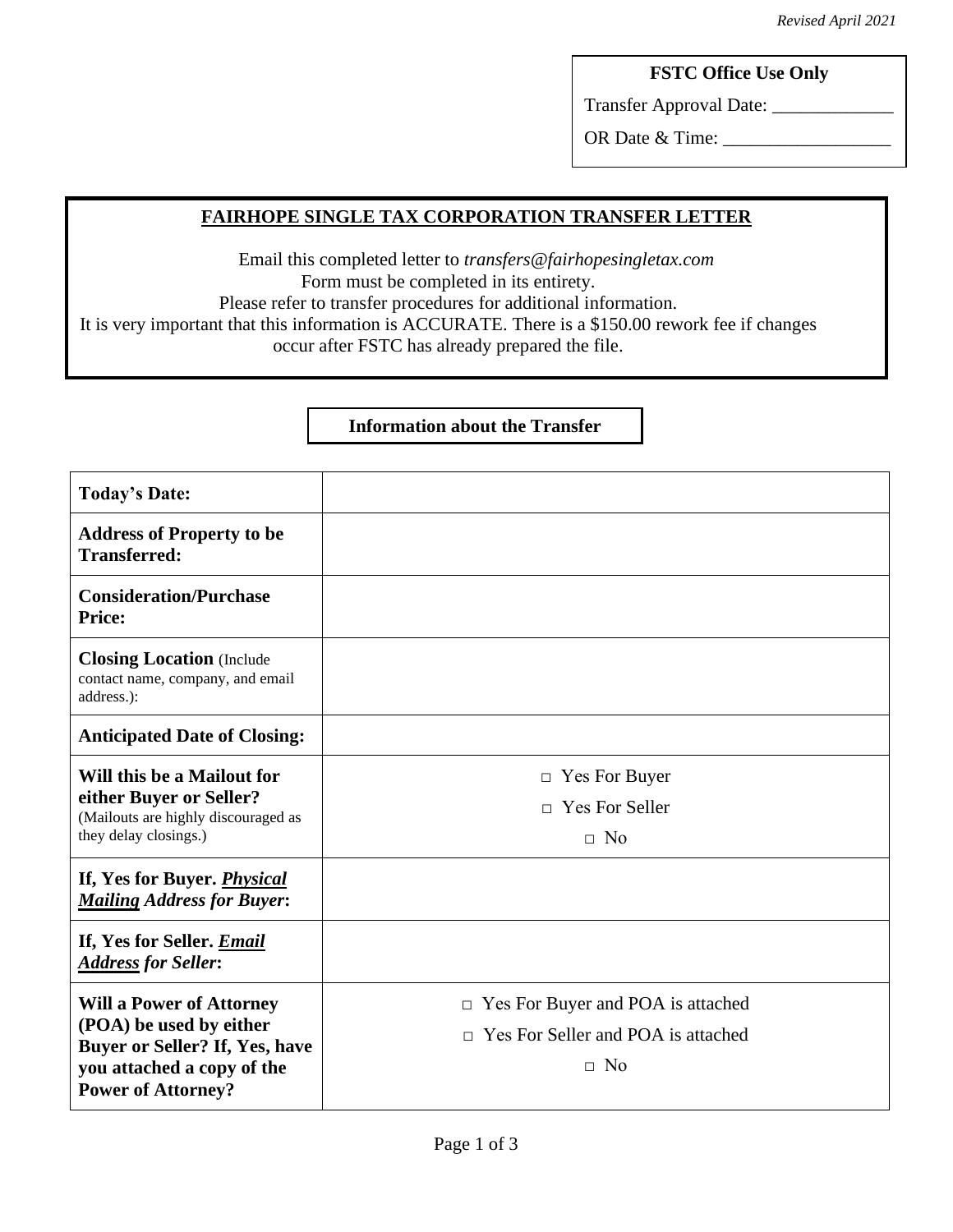#### **Information about the Seller**

| <b>Seller's Name</b> (Exactly as it<br>appears on their current Lease.):                                                     |                      |
|------------------------------------------------------------------------------------------------------------------------------|----------------------|
| Is Seller a Corporation, LLC,<br>Trust, Estate, IRA, or other<br>entity?                                                     | $\Box$ Yes $\Box$ No |
| If, Yes, have you attached the<br>governing documents for the<br>entity which sets forth the<br><b>Authorized Signor(s)?</b> | $\Box$ Yes $\Box$ No |
| If, Yes. Name of Authorized<br>$Signor(s)$ (Exactly as it will appear<br>on all closing documents.):                         |                      |
| <b>Seller's Representative</b><br>(Include name, company, and email<br>address.):                                            |                      |

# **Information about the Buyer**

| <b>Buyer's Name</b> (Exactly as it will<br>appear on all closing documents.<br>With OR without Rights of<br>Survivorship?):  |                      |
|------------------------------------------------------------------------------------------------------------------------------|----------------------|
| Is Buyer a Corporation,<br>LLC, Trust, Estate, IRA, or<br>other entity?                                                      | $\Box$ Yes $\Box$ No |
| If, Yes, have you attached the<br>governing documents for the<br>entity which sets forth the<br><b>Authorized Signor(s)?</b> | $\Box$ Yes $\Box$ No |
| If, Yes. Name of Authorized<br>$Signor(s)$ (Exactly as it will<br>appear on all closing documents.):                         |                      |